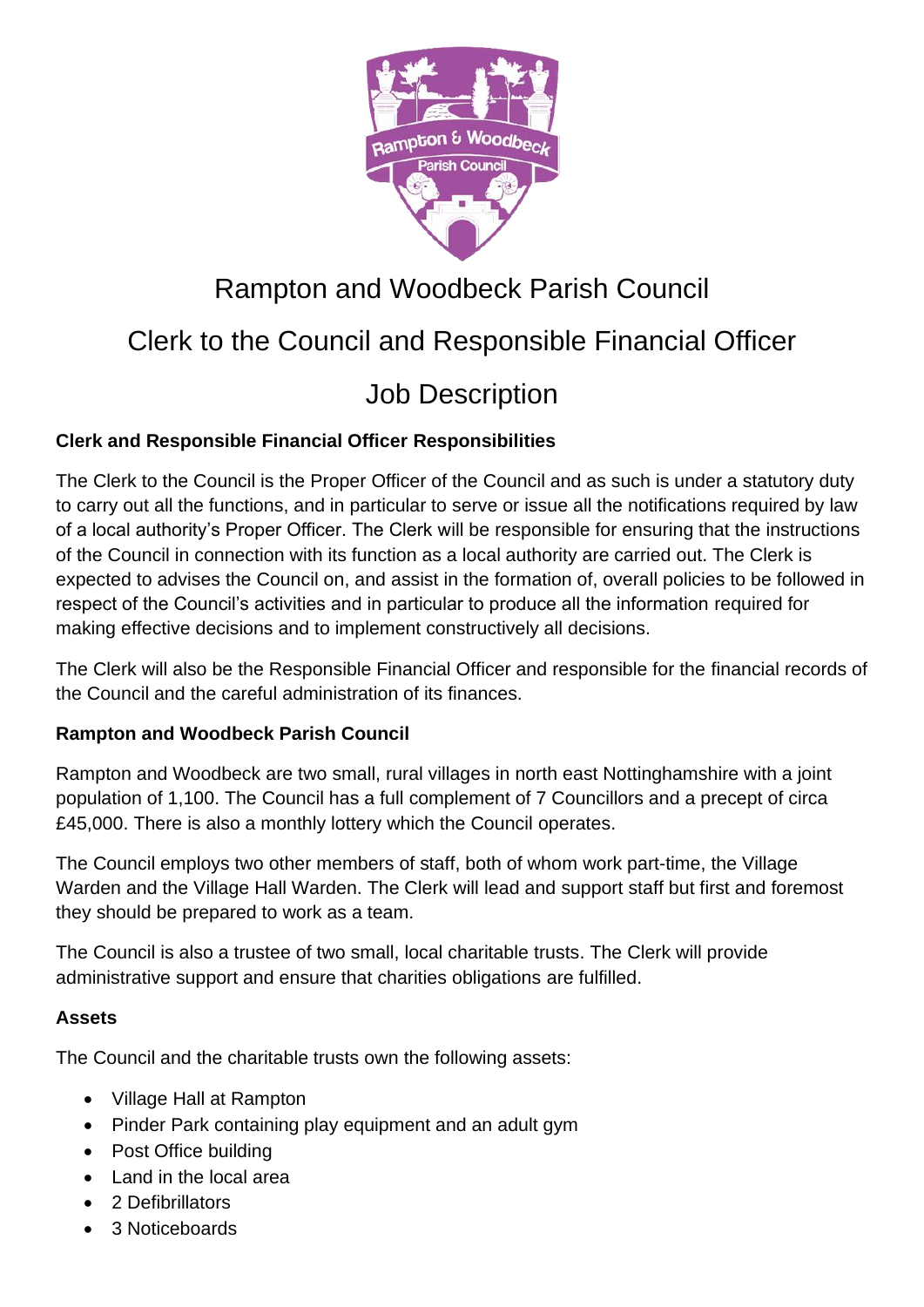### **Specific Responsibilities**

- 1. To ensure that statutory and other provisions affecting the running of the Council are observed.
- 2. To fulfill all necessary activities in connection with the management of salaries, conditions of employment and work of staff.
- 3. To monitor and balance the Council's accounts and prepare records for audit purposes and VAT.
- 4. To ensure that the Council's obligations for risk assessment, insurance, maintenance and management are properly met.
- 5. To prepare, in consultation with the Chairman, agendas for meetings of the Council and committees. To attend such meetings and prepare minutes for approval.
- 6. To attend all meetings of the Council and all meetings of its committees and subcommittees as required.
- 7. To receive correspondence and documents on behalf of the Council and to deal with the correspondence or documents in accordance with the Council's procedures or to bring such items to the attention of the Council.
- 8. To manage the Council's website and social media
- 9. To order, receive and report on invoices for goods and services for the Council and to ensure such accounts are met. To issue invoices on behalf of the Council and to ensure payment is received.
- 10.To study reports and other data on activities of the Council. Where appropriate, to discuss such matters with specialists and to produce reports for circulation and discussion by the Council.
- 11.To draw up reports on his/her own initiative and as a result of suggestions by Councillors. To present these reports for consideration by the Council. To advise on the practicality and likely effects of specific courses of action.
- 12.To implement the policies of the Council and monitor to ensure they are achieving the desired results and, where appropriate, recommend changes.
- 13. To ensure the lawful running of the lottery and to oversee its operation
- 14.To promote the Village Hall and to receive, handle and invoice bookings, manage enquiries as well as liaising with the Village Hall Warden to ensure the smoothly operational running of the Village Hall
- 15.To act as the representative of the Council as and when required.